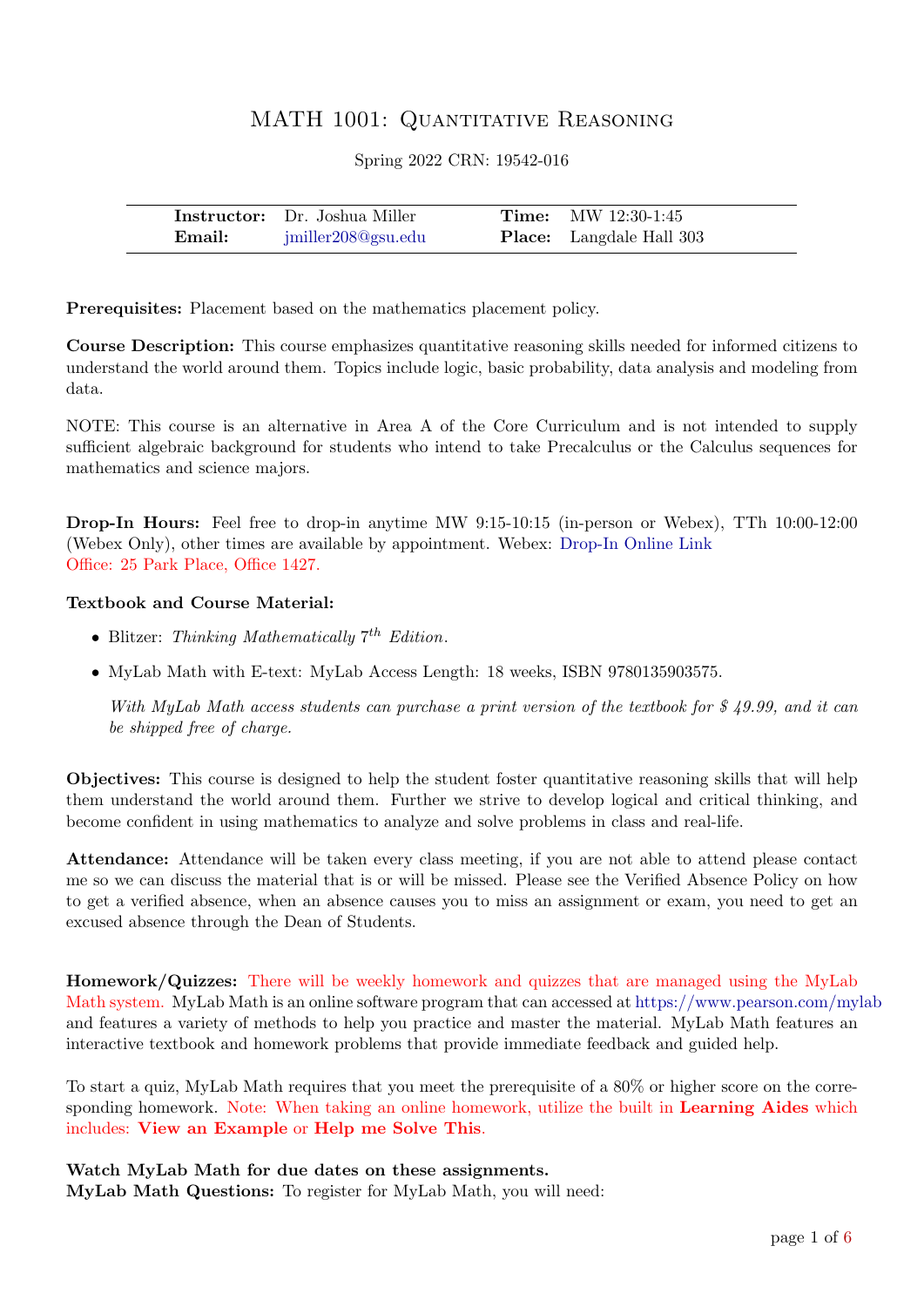- 1. Log into iCollege, under content browser is Access MyLab
- 2. Click the module, click link to Register MyLab and follow the prompts
- 3. A valid email address, your GSU email is recommended to make your account.
- 4. Access code, note that for the first week you are able to register using the temporary access. You can purchase everything through the link or through the bookstore.

Be aware that MyLab Math does have scheduled down times, so be prepared in case that homework and quizzes are due during those scheduled times. whenever you have a technical issue with MyLab Math, please use the Pearson Support link: [Pearson Support.](https://support.pearson.com/getsupport/s/contactsupport )

Tentative Course Outline: We will cover the following chapters from the text: Chapter 1, 2, 3, 7, 8, 9, 10, 11, 12. Below is the tentative schedule, please note that the schedule can change depending on the pacing of the course.

| Week 1      | $1/10$ : Introduction, 1.1-1.2     | 1/12: 2.1, 2.2                |
|-------------|------------------------------------|-------------------------------|
| Week 2      | 1/17: MLK Holiday                  | 1/19: 2.3, 3.1                |
| Week 3      | 1/24: 3.1, 3.2, 3.3                | 1/26: 3.4, 3.5                |
| Week 4      | $1/31$ : Review                    | $2/2$ : Test 1                |
| Week 5      | 2/7: 7.1, 7.2                      | 2/9: 7.3, 7.6                 |
| Week 6      | 2/14: 9.1, 9.2                     | 2/16: 9.3                     |
| Week 7      | $2/21$ : Review                    | $2/23$ : Test 2               |
| Week 8      | 2/28: 8.1, 8.3                     | 3/2: 8.4, 8.5                 |
| Week 9      | 3/7: 8.6, 10.1, 10.2               | 3/9: 10.3, 10.4               |
| Week 10     | $3/14$ : Break                     | $3/16$ : Break                |
| Week 11     | $3/21$ : Review                    | $3/23$ : Test 3               |
| Week 12     | 3/28: 11.1, 11.2, Project Assigned | 3/30: 11.3                    |
| Week 13     | 4/4: 11.4                          | 4/6: 12.1, 12.2, Project Due  |
| Week 14     | 4/11: 12.3                         | 4/13: 12.4                    |
| Week $15\,$ | $4/18$ : Review                    | $4/20$ : Test 4               |
| Week 16     | $4/25$ : Last Day of Class         |                               |
| Week 17     | $5/2$ : All assignments are due.   | $5/2$ Final Exam $10:45-1:15$ |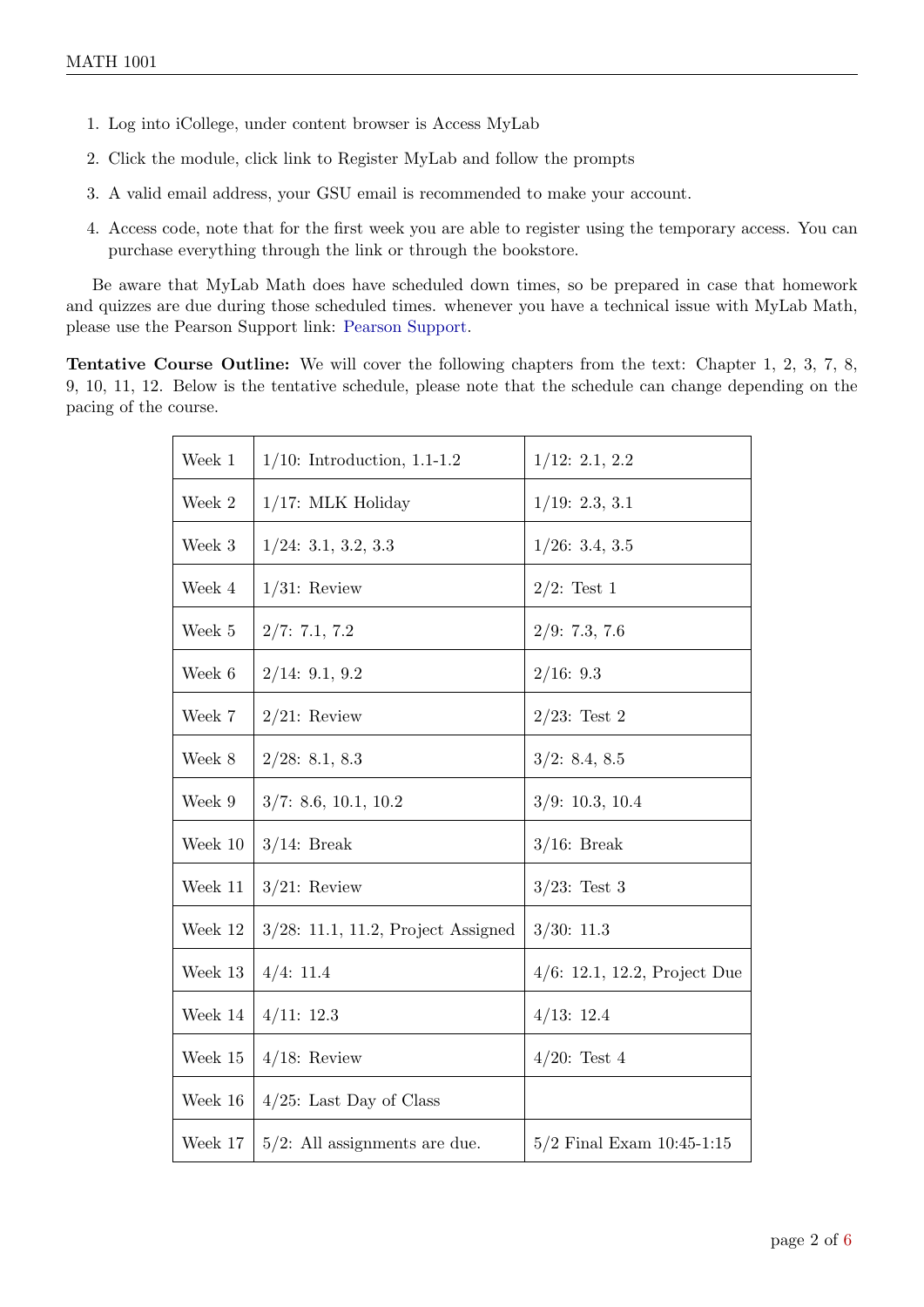# Course Assignments:

# Homework:

- Online homework assignments may be attempted an unlimited number of times prior to the due date. The highest score is recorded.
- Homework assignments may be taken in any location and should be used to prepare for the quizzes. Since the homework assignments can be taken an unlimited number of times, you are able to practice these problems until you are able to complete them without any assistance.

## Quizzes:

- To take the quiz, it is recommended that you have a minimum score of 80% on your corresponding homework assignment to be able to take the quiz.
- The quizzes can be attempted two times and your best score is recorded.

## Any missed homework or quiz may be completed for at most 85% of the total assignment grade.

## Tests:

- There are four in class exams.
- The final exam is required and is comprehensive.

# Project:

- The project for this course will be done in Excel, see the tentative schedule for the date it will be assigned and is due. More information on the project will be made available closer to the date it is assigned.
- Basic instructions for Excel will be given.

## Tips on being Successful in this Course:

- 1. Ask questions, do not be afraid to raise your hand and say you do not understand.
- 2. Attend office hours, I offer some F2F and WebEx office hours, utilize them.
- 3. If you are sick, let me know. We can talk about what you missed.
- 4. Do not be afraid to email me or contact me through Discord.
- 5. If you are having technology problems, let me know. I can try to help or point you to the best person to help you.

## Grade Breakdown:

| Homework                                   | 15%    |
|--------------------------------------------|--------|
| Quizzes                                    | $10\%$ |
| Test $(4 \text{ at } 12.5\% \text{ each})$ | 50%    |
| Project                                    | 5%     |
| Attendance                                 | 5%     |
| Final Exam                                 | $15\%$ |
| Total                                      | 100    |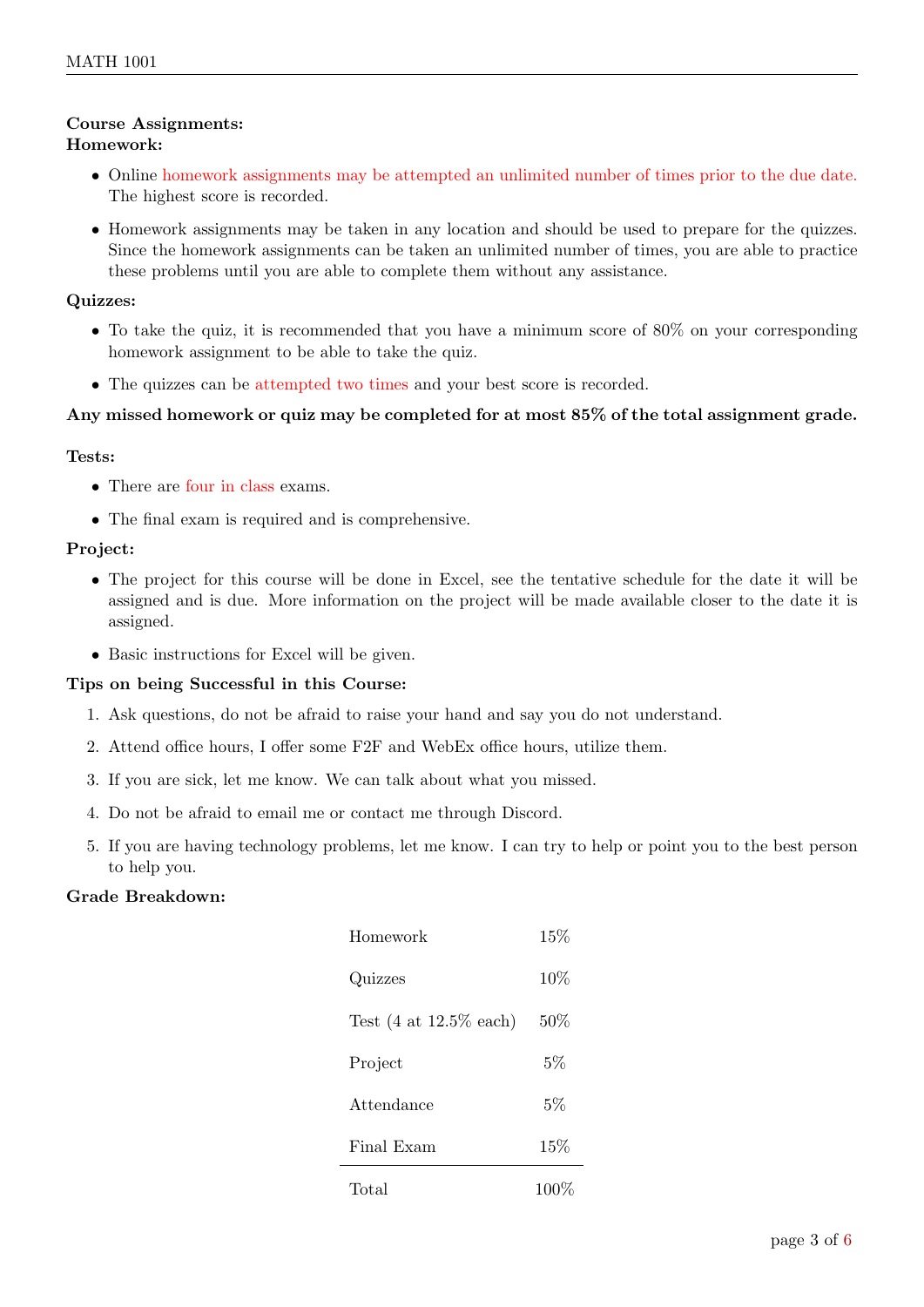Note: If your Final Exam score is higher than your lowest test score, it will replace the lowest test score in the determination of your final course grade. The overall average in your online grade book may be incorrect due to unattempted assignments not being set to zero. Your homework and quiz overall average are correct ONLY after work not attempted has been assigned a 'zero'.

Calculate your Grade: The Course Grade is computed by using the following formula:

Score  $= .15(HW) + .10(Qu) + .50(Test 1 + Test 2 + Test 3 + Test 4)/4 + .05(Project + Attendance) + .15(Final)$ Grading Scale:

| $\vert$ Grade $\vert$ A+ |                                                                                       | A | $A-$ | $ B+$ | Β | $B-$ |  |  |
|--------------------------|---------------------------------------------------------------------------------------|---|------|-------|---|------|--|--|
|                          | Range   97-100   93-96   90-92   87-89   83-86   80-82   77-79   70-76   60-69   0-59 |   |      |       |   |      |  |  |

Rounding: When determining the final course average, grades will be rounded in the usual way. For example, a grade of 86.5 will be rounded to an 87, a grade of 86.4 will be rounded to an 86.

### Exam Dates and Covered Materials:

Test 1: February 2, Chapters 1,2,3

Test 2: February 22, Chapters 7,9

Test 3: March 23, Chapters 8,10

Project Due: April 6

Test 4: April 20, Chapter 11,12

Final Exam,: May 2nd, 10:45-1:15 (required and comprehensive)

Withdrawal: March 1st is the last day for regular withdrawal which avoids the grade of "F" or "WF".

## If you do not register for and have a full access MLM account during the first two weeks of the semester, you may be administratively withdrawn from the course for non-attendance.

Calculator Policy: You are free to use any stand alone calculator, i.e. not a part of your cell-phone or similar device, or any graphing calculator. Remember that you will be asked to provide work for the questions on your tests and the final. Calculators are not allowed to be shared during any exam unless permitted by your instructor.

### Policies:

Make-Up Policy: No make-up exams will be given unless in some extreme situations, like universityapproved excuses which must be verified in writing. If feasible, written notification in advance is required. Otherwise, it allows two working days for notification. Excuses must have some form of written verification, such as a doctor's note. Absence from the final exam will result in a grade of F for the course unless arrangements are made PRIOR to (one week before) the administration of the test. Absences are taken care of through the Dean of Students online form: [Click here.](https://deanofstudents.gsu.edu/student-assistance/professor-absence-notification/)

Incomplete Policy: Assignment of incompletes by an instructor follows the university policy on incompletes. In particular, incompletes can be assigned at the discretion of the instructor and not the student. The student must have completed most of the major assignments of the course (generally all but one). The student must be earning a passing grade in the course in the judgment of the instructor. A schedule for completion of assignments must be approved prior to the assignment of the incomplete.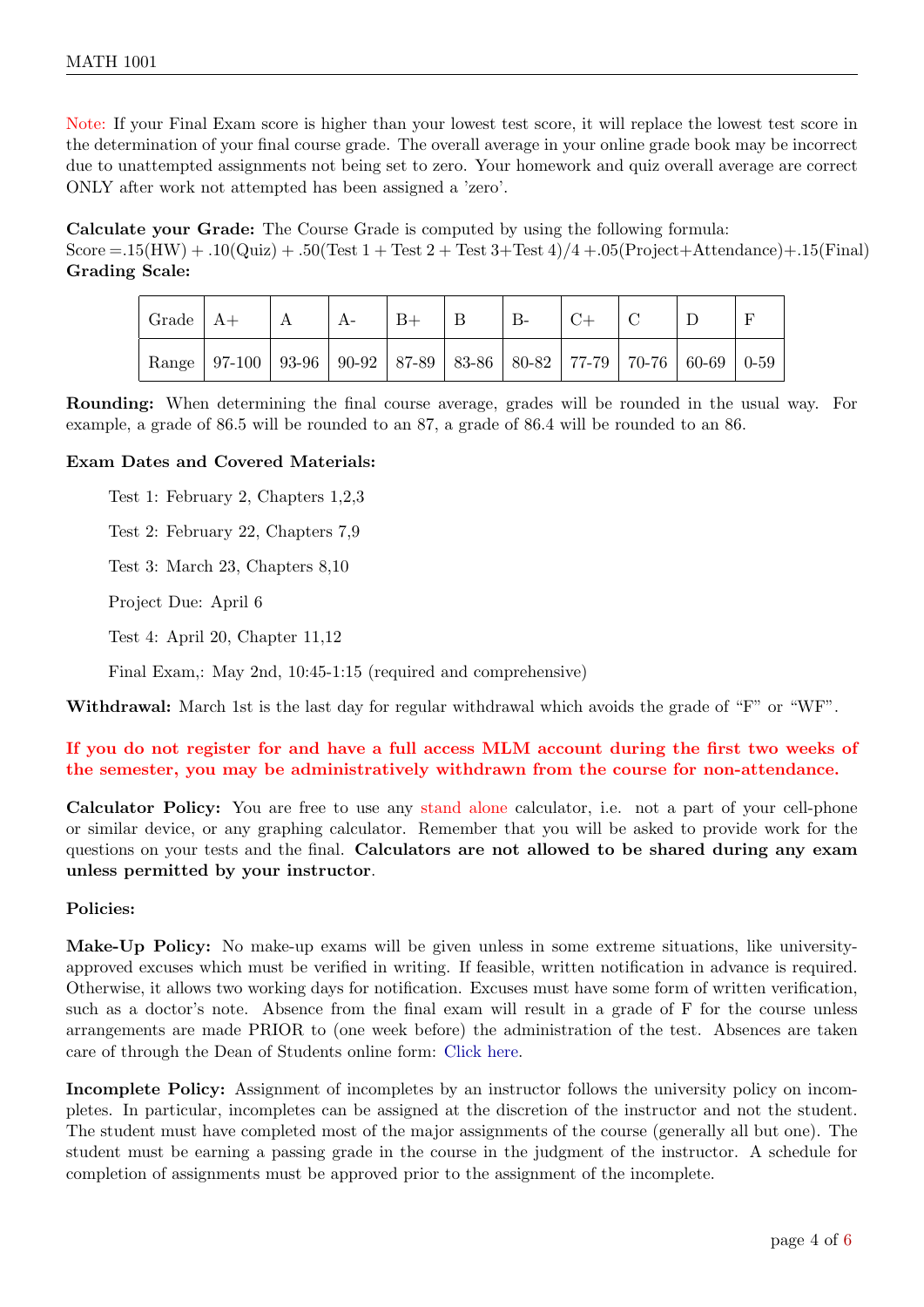Verified Absence Policies: Students who want to do well in this course will attend class following the class attendance policy. You will need an excused absence due to illness. GSU has a process for students seeking excused absences through the Dean of Students Office. Students submit documentation to [Click](https://deanofstudents.gsu.edu/student-assistance/professor-absence-notification/) [Here.](https://deanofstudents.gsu.edu/student-assistance/professor-absence-notification/) Professors will then be notified by the Dean of Students of any excused absence without the need to manage medical information individually.

Cheating & Plagiarism Policy: Cheating/plagiarism will not be tolerated on any work. A first occurrence will result in a grade of 0 on the assignment for all concerned parties as well as an Academic Dishonesty form being filed with the Dean of Students. A second occurrence will result in a grade of F for the course for the concerned parties and a second Academic Dishonesty form being filed." Also refer to the university Policy on Academic Honesty. For example: This course is conducted in a manner consistent with the university policy on academic honesty at [Code of Conduct.](http://codeofconduct.gsu.edu/)

Unauthorized Public Posting and Distribution Policy: The selling, sharing, publishing, presenting, or distributing of instructor-prepared course lecture notes, videos, audio recordings, or any other instructorproduced materials from any course for any commercial purpose is strictly prohibited unless explicit written permission is granted in advance by the course instructor. This includes posting any materials on websites such as Chegg, Course Hero, OneClass, Stuvia, StuDocu and other similar sites. Unauthorized sale or commercial distribution of such material is a violation of the instructor's intellectual property and the privacy rights of students attending the class, and is prohibited. Failure to abide by these limitations constitutes a violation of the Policy on Academic Honesty and will be treated accordingly.

Disruptive Student Conduct in Classroom or Other Learning Environment: The university's disruptive student policy applies and students should familiarize themselves with the relevant parts of the student code of conduct at [Code of Conduct.](http://codeofconduct.gsu.edu/)

Student Accommodation: Students who wish to request accommodation for a disability may do so by registering with the Access & Accommodations center (formerly, Disability Service), Email: [access@gsu.edu,](mailto: access@gsu.edu) Web: [access.gsu.edu,](https://access.gsu.edu) Phone: 404-413-1560. Students may only be accommodated upon issuance by the Office a signed Accommodation Plan and are responsible for providing a copy of that plan to instructors of all classes in which accommodations are sought. Students eligible for extra time will be given additional time for the tests as indicated in the Letter of Accommodation. However, no additional arrangement will be made for the online assignments as this privilege is already incorporated in the online assignments.

Assessment of the Course: Your constructive assessment of this course plays an indispensable role in shaping education at Georgia State. Upon completing the course, please take time to fill out the online course evaluation.

Diversity Statement: As your teacher, I value human diversity in my classes whether expressed through race and ethnicity, culture, political and social views, religious and spiritual beliefs, language and geographic characteristics, gender, gender identities and sexual orientations, learning and physical abilities, age, and social or economic classes. I promise to respect the value of every student in this this class, and all of my students are encouraged to share his or her unique perspective as an individual, not as a representative of any category. Multicultural and intercultural awareness and competencies are key leadership skills, and we intend to present material and classroom activities that respect and celebrate diversity of thought, background, and experience. One part of your collegiate education is to challenge assumptions and to provide new and sometimes challenging ways of looking at issues, however if you ever feel uncomfortable regarding content or perspectives that are presented or discussed by myself, guest speakers, or other students I encourage you to contact me immediately so that we can discuss those feelings. I would like to use your preferred language when addressing you, so please let me know if your preferred name (or the pronunciation of that name) differ from what we are using and we ask that each of you let us know your preferred gender pronouns. Your suggestions on how to incorporate diversity in this course in a meaningful way are appreciated and encouraged.